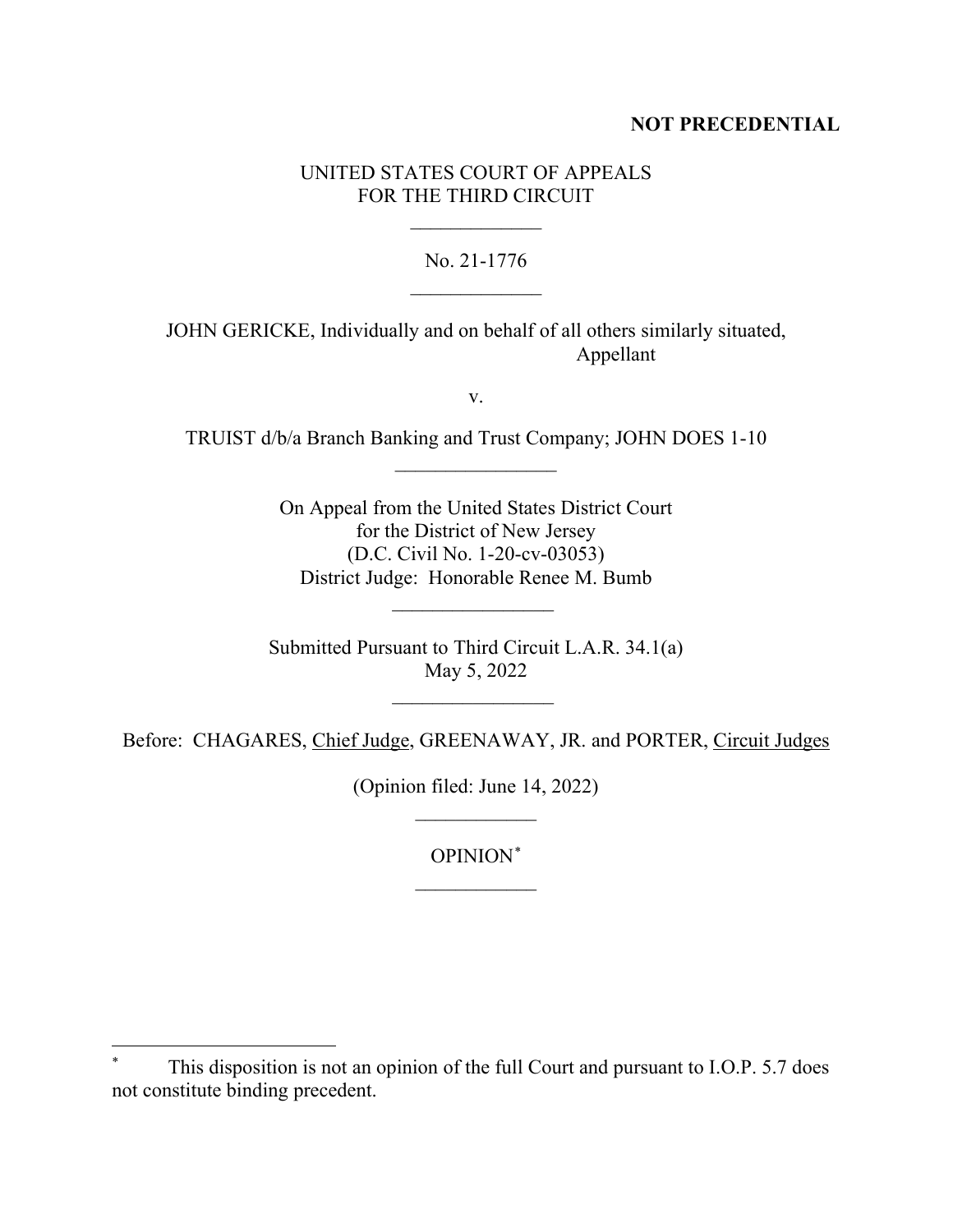#### CHAGARES, Chief Judge.

Plaintiff John Gericke filed a complaint asserting violations of New Jersey consumer protection laws based on defendant Truist Bank's ("Truist") issuance of an Internal Revenue Service ("IRS") Form 1099-C for cancellation of debt. After issuing the Form 1099-C, Truist notified Gericke that it intended to continue efforts to collect on a judgment against Gericke's property. Gericke argues this was deceptive and that Truist was required to cancel or "actually discharge" his obligation to repay the underlying judgment upon issuance of the Form 1099-C. The plain language of the relevant IRS regulations, however, forecloses Gericke's argument. We will therefore affirm the order of the District Court dismissing the putative class action complaint.

#### I.

We write primarily for the parties and recite only the facts essential to our decision. In March 2012, Truist's predecessor obtained a judgment in the amount of \$244,248.49 against Gericke and his wife.<sup>1</sup> After Gericke failed to satisfy the judgment, Truist issued an IRS Form 1099-C to Gericke for the 2018 tax year, indicating that \$199,427.80 was the "[a]mount of the debt discharged." Appendix ("App.") 70.

Truist's obligation to file a Form 1099-C stems from the Internal Revenue Code and the corresponding IRS regulations. Under 26 U.S.C. § 6050P(a), "[a]ny applicable

<sup>&</sup>lt;sup>1</sup> Gericke initially took out a consumer installment loan from Susquehanna Bank, which obtained the judgment. Susquehanna Bank merged with Branch Banking and Trust Company, who subsequently became Truist, the defendant in this action. For ease of reference, this opinion uses "Truist" to refer to actions taken by both Truist and its predecessors.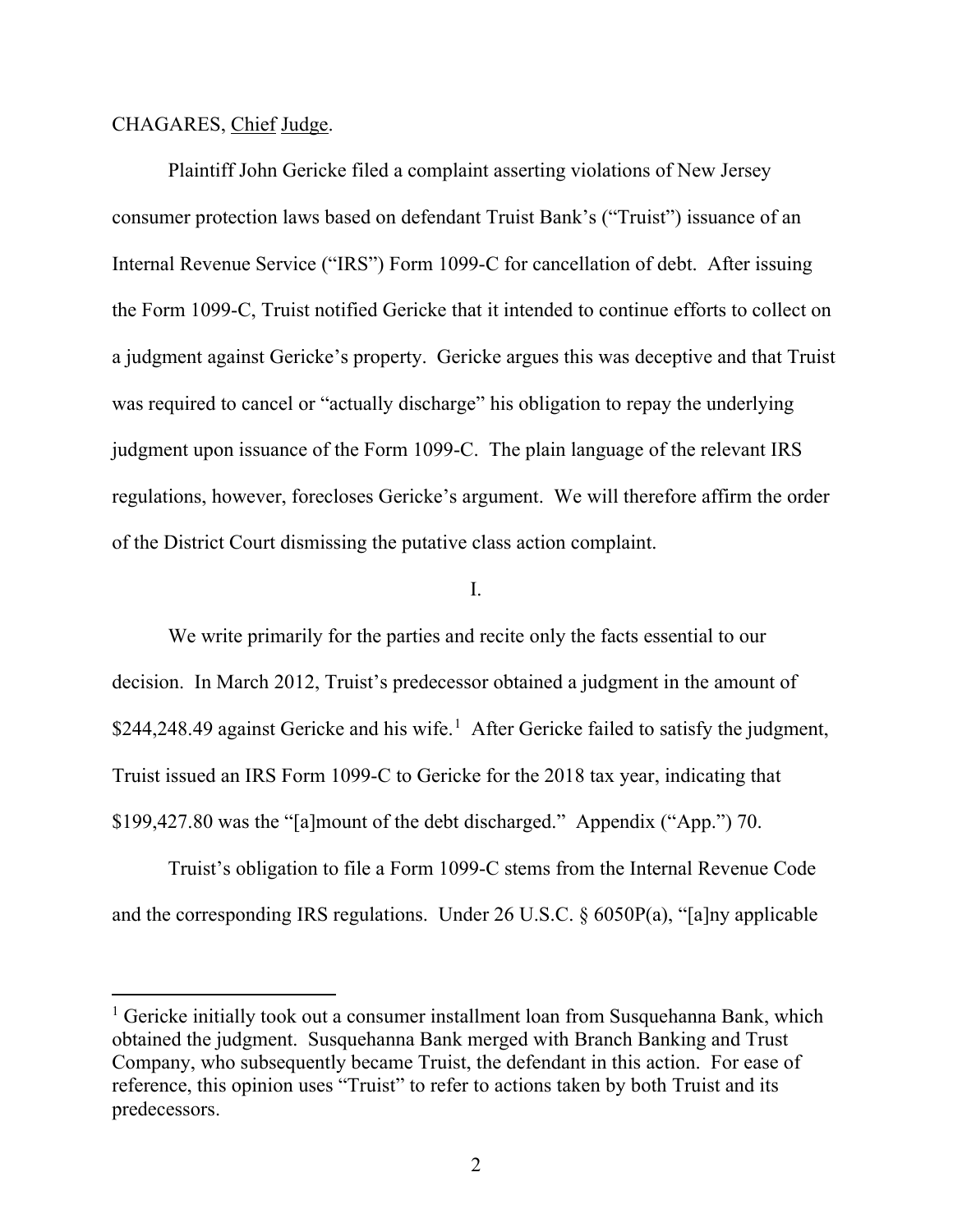entity which discharges (in whole or in part) the indebtedness of any person during any calendar year" shall file an information return. The regulations implementing  $\S 6050P$ set forth when a creditor must file a Form 1099-C to satisfy the information return requirement:

[A]ny applicable entity . . . that discharges an indebtedness of any person of . . . at least \$600 during a calendar year must file an information return on Form 1099–C with the Internal Revenue Service*.* Solely for purposes of the reporting requirements of section 6050P and this section, a discharge of indebtedness is deemed to have occurred . . . if and only if there has occurred an identifiable event described in paragraph (b)(2) of this section, whether or not an actual discharge of indebtedness has occurred on or before the date on which the identifiable event has occurred.

26 C.F.R. § 1.6050P-1(a)(1) (emphasis added). Paragraph (b)(2) of this regulation lists seven "identifiable events," including the debtor filing for bankruptcy, the expiration of the statute of limitations for collection of the debt, settlement of the debt, and a creditor's decision "to discontinue collection activity and discharge debt." 26 C.F.R. § 1.6050P- $1(b)(2)(i)$ .

After Truist filed the Form 1099-C, Gericke's counsel and Truist exchanged correspondence in which Gericke attempted to settle and discharge the judgment. Truist noted that Gericke's "[Form] 1099-C was filed in accordance with the IRS regulations . . . to report an unpaid debt as income. The bank's filing of the [Form] 1099- C in compliance with IRS regulations does not release the client's judgment as it has not been settled or paid." App. 76.

Gericke initially filed this putative class action in New Jersey state court, asserting claims under the New Jersey Consumer Fraud Act (the "CFA") and the New Jersey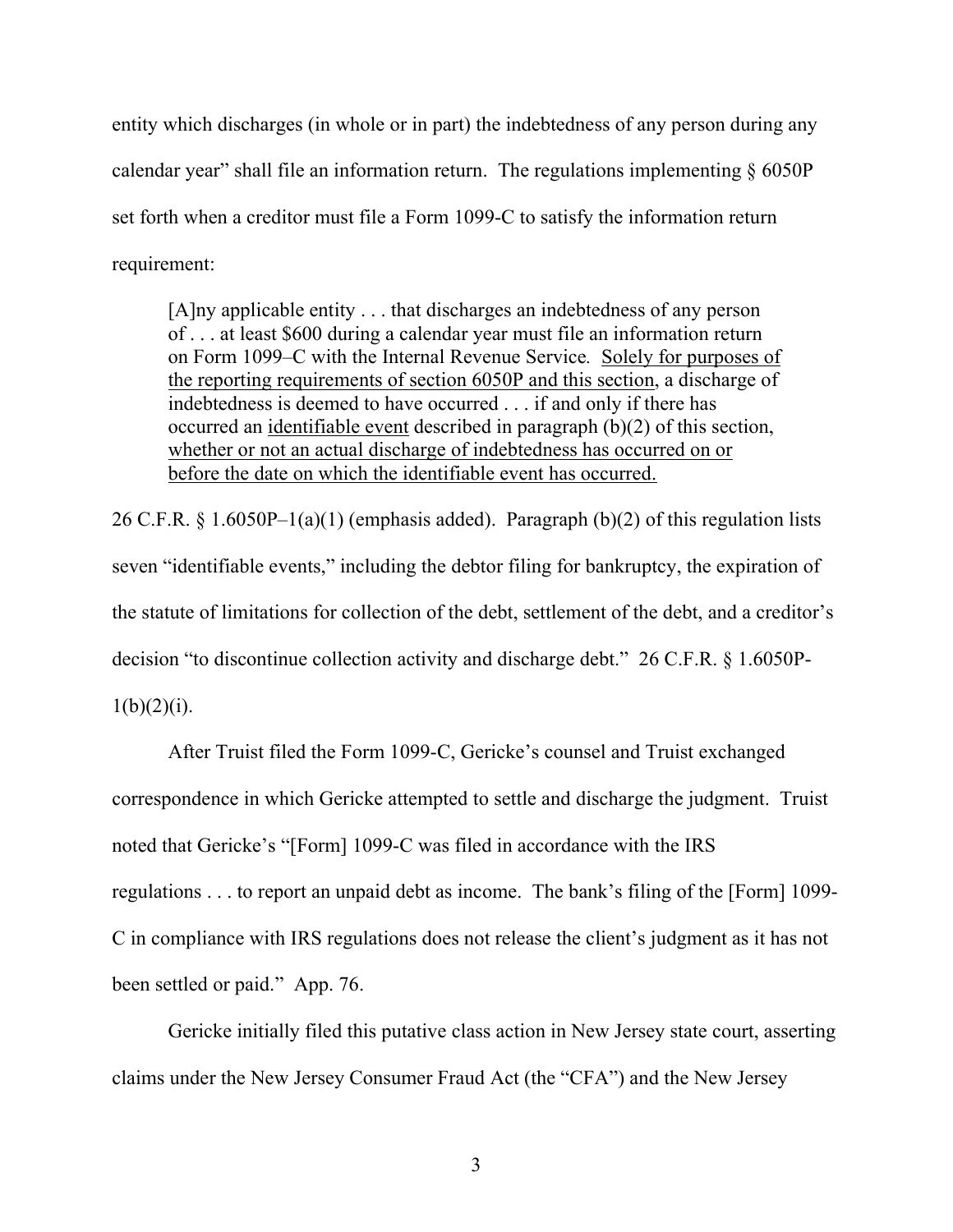Truth-in-Consumer Contract, Warranty and Notice Act (the "TCCWNA"). Truist removed the action to the United States District Court for the District of New Jersey, and the District Court thereafter granted Truist's motion to dismiss pursuant to Federal Rule of Civil Procedure 12(b)(6). Gericke timely appealed.

#### $II.<sup>2</sup>$

We review a district court's grant of a motion to dismiss de novo and may affirm on any ground supported by the record. Watters v. Bd. of Sch. Dirs. of City of Scranton, 975 F.3d 406, 412 (3d Cir. 2020). On a Rule 12(b)(6) motion, "we accept all factual allegations in the complaint as true and construe those facts in the light most favorable to the plaintiff[ ]." Newark Cab Ass'n v. City of Newark, 901 F.3d 146, 151 (3d Cir. 2018). In determining whether the plaintiff has stated a claim, we assess whether the complaint "contain[s] sufficient factual allegations, taken as true," to plausibly allege a claim on its face. Id. (citation and quotation marks omitted); see also Schmidt v. Skolas, 770 F.3d 241, 249 (3d Cir. 2014) (noting that we may also consider exhibits attached to the complaint on a Rule 12(b)(6) motion).

#### $III<sup>3</sup>$

Gericke alleges that "[c]reditors such as [Truist] should not send borrowers such as [Gericke] a 1099-C [F]orm unless the debt is really canceled by [Truist]. If, after

<sup>&</sup>lt;sup>2</sup> The District Court had jurisdiction under 28 U.S.C. § 1332. We have jurisdiction under 28 U.S.C. § 1291.

<sup>&</sup>lt;sup>3</sup> Judge Porter concurs in the judgment. He would vacate the District Court's order dismissing the case for failure to state a claim and remand the case to the District Court for dismissal under Rule 12(b)(1) because in his view Gericke lacks standing as he has suffered no concrete injury fairly traceable to Truist. The majority concludes, however,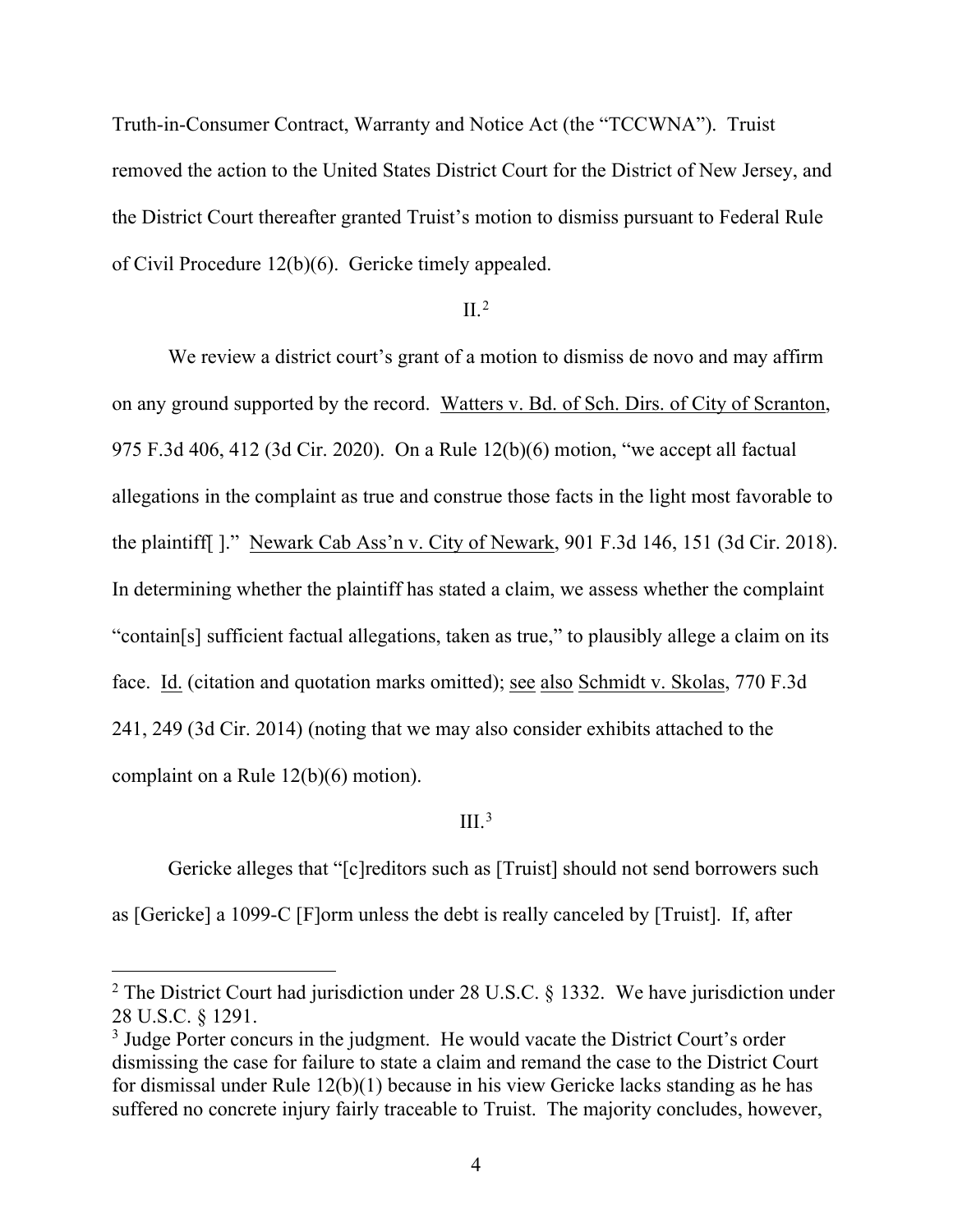issuing a 1099-C [F]orm, creditors . . . fail to confirm for debtors . . . that the debt is forgiven, they should rescind the 1099-C [F]orm. Otherwise, the unrescinded 099-C [F]orm [sic] violates applicable federal regulations." App. 41; Gericke Br. 10. Gericke asserts that Truist's actions constitute an "unlawful practice" under the CFA, N.J. Stat. Ann. § 56.8–1, et seq. He also contends that the issuance of the Form 1099-C constitutes a "writing contain[ing] a provision that 'violates [a] clearly established legal right of a consumer or responsibility of a seller, lessor, creditor, lender or bailee' as established by State or Federal law" under the TCCWNA. Spade v. Select Comfort Corp., 181 A.3d 969, 976 (N.J. 2018) (quoting N.J. Stat. Ann. § 56:12–15).

We disagree, as the plain language of 26 C.F.R. § 1.6050P-1 forecloses Gericke's argument. The regulations provide that "[s]olely for the purposes of the reporting requirements of section 6050P and this section, a discharge of indebtedness is deemed to have occurred . . . if and only if there has occurred an identifiable event . . . ." 26 C.F.R. § 1.650P-1(a)(1). And an identifiable event may occur, requiring the issuance of a Form 1099-C, "whether or not an actual discharge of indebtedness has occurred on or before the date on which the identifiable event has occurred." Id. Based on the text of the regulation, the filing of a Form 1099-C is a reporting requirement that does not depend on whether the debt has been "actually discharged," or the debtor has actually been released from his obligations on the underlying debt. The satisfaction of this reporting requirement, additionally, does not operate to forgive or extinguish a debtor's obligations

that Gericke has alleged an injury in fact based on his incurring or paying an improper tax liability, or alternatively, having to repay a debt that should be considered satisfied.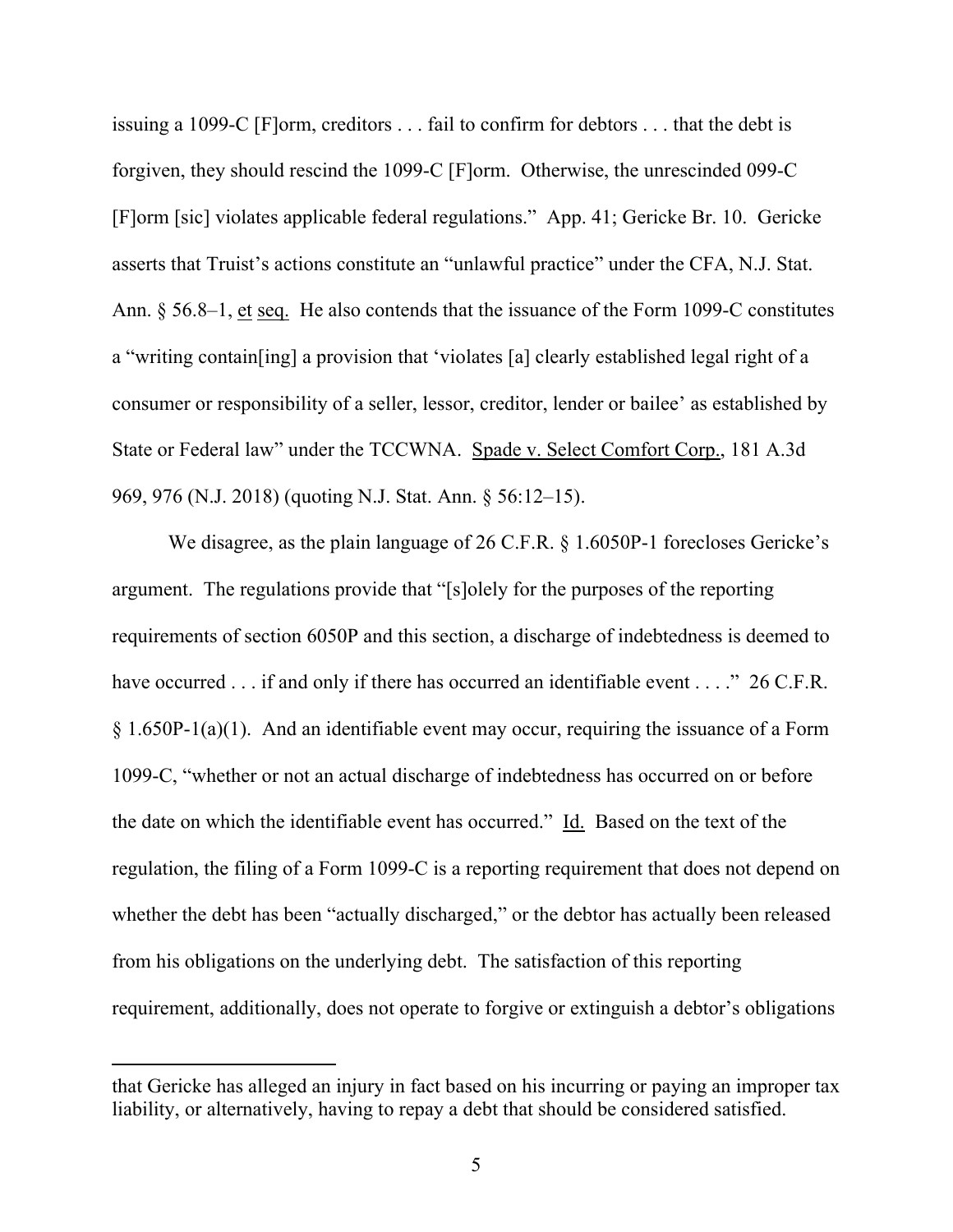to repay the debt at issue. We therefore conclude that contrary to Gericke's argument, a creditor is not necessarily required to cancel or actually discharge the underlying debt upon issuance of a Form 1099-C.

The only precedential Court of Appeals' decision to interpret 26 C.F.R.

§ 1.6050P-1 reached a similar conclusion. See F.D.I.C. v. Cashion, 720 F.3d 169 (4th Cir. 2013). Relying on the "plain language of the regulation," the Court of Appeals for the Fourth Circuit concluded that the "filing [of] a Form 1099-C is a creditor's required means of satisfying a reporting obligation to the IRS; it is not a means of accomplishing an actual discharge of debt, nor is it required only where an actual discharge has already occurred." Id. at 179.4

Gericke argues that 2016 amendments to IRS regulation 26 C.F.R. § 1.6050P-1, which removed an eighth identifiable event known as the "36-month rule," now require a creditor to cancel or "actually discharge" the underlying debt upon issuance of a Form 1099-C. See Gericke Br. 18 (citing Removal of the 36-month Non-Payment Testing

 $4$  The court in Cashion held that the issuance of a Form 1099-C, standing alone, was insufficient at the summary judgment stage to show that the debt in question was in fact canceled or actually discharged. Id. at 181. While noting that the majority of courts to consider the issue had taken a similar approach, it recognized that a minority viewed the "filing [of] a Form 1099–C with the IRS [as] constitut[ing] prima facie evidence of an intent to discharge a loan." Id. at 178. District courts in this circuit have either followed Cashion, see, e.g., Walker v. Ocwen Loan Servicing, LLC, 2017 WL 2957933, No. 16- 9157, at \*2–3 (D.N.J. July 11, 2017), or concluded that the allegations plausibly alleged cancellation or actual discharge at the motion to dismiss stage without endorsing either the majority or minority approach, see, e.g., Lewis v. Synchrony Bank, 2021 WL 307546, No. 20-cv-3090, at \*3 (D.N.J. Jan. 28, 2021). Given Gericke's framing of the argument – that issuance of the Form 1099-C requires cancellation or actual discharge of the underlying debt – we do not need to decide between following the approach in Cashion and the minority view.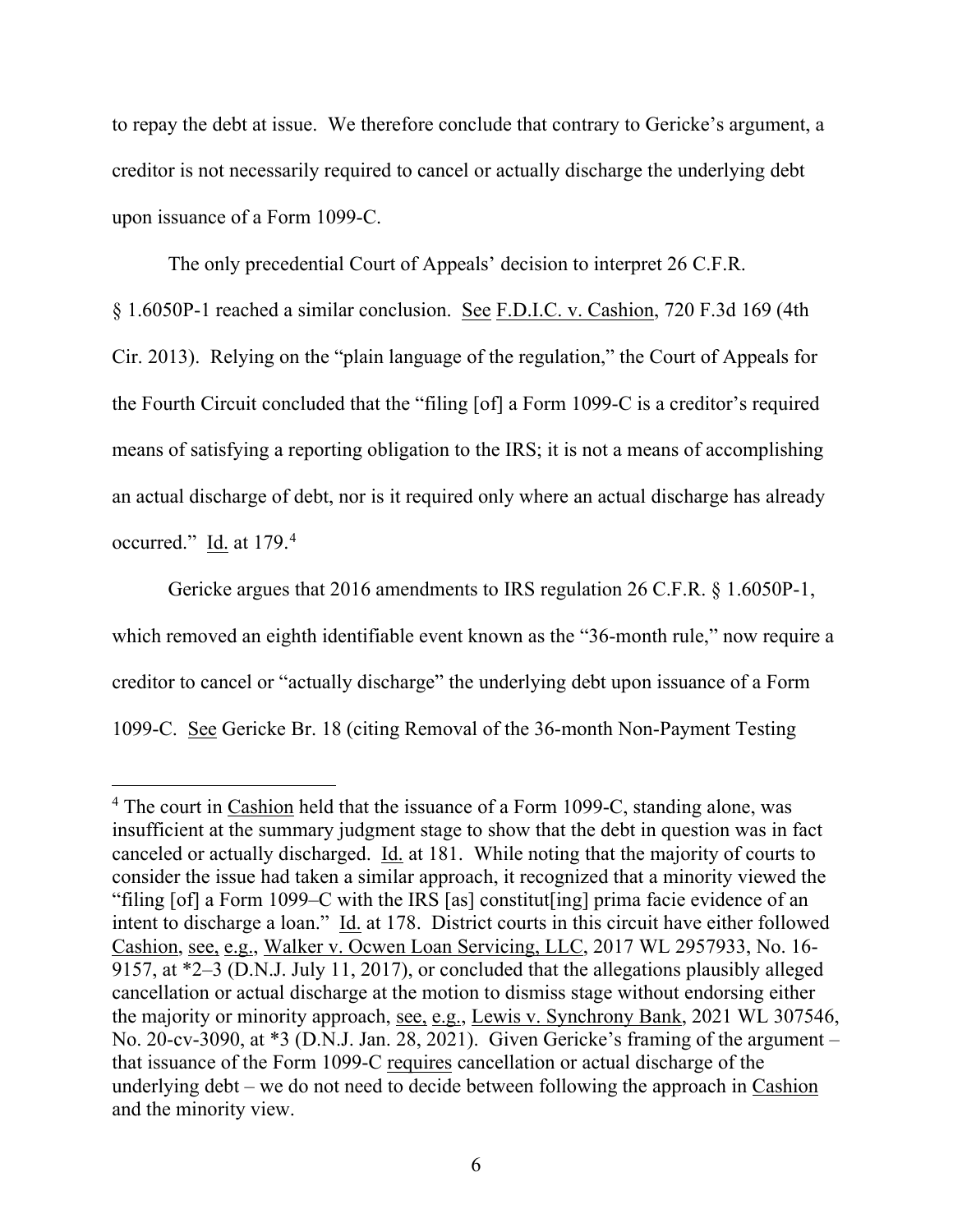Period Rule, 81 Fed. Reg. 78908 (Nov. 10, 2016) (IRS Bulletin No. 2016-48)). The 36 month rule provided a rebuttable presumption that an identifiable event had occurred if a creditor did not receive a payment during a 36-month "testing period." 81 Fed. Reg. at 78909. The preamble to the 36-month rule amendment further notes that "[t]he first seven identifiable events are specific occurrences that typically result from an actual discharge of indebtedness," while the 36-month rule "may not result from an actual discharge of indebtedness." Id. Those "seven identifiable events" are the ones listed under the current regulations.

The District Court rejected this argument because the 36-month rule applied to a Form 1099-C with an "identifiable event code" of "H," while the form at issue was coded with the letter "G." The identifiable event code of "G" corresponds to a decision or policy to discontinue collection by the creditor under  $\S 1.6050P-1(b)(2)(i)(G)$ . We agree with the District Court that the 2016 amendments do not affect the outcome in this action. While the IRS's view, as expressed in the preamble to the 36-month rule amendments, supports that issuance of a Form 1099-C generally coincides with actual discharge, those amendments did not modify 26 C.F.R. § 1.6050P-1 in other important respects. As we have explained above, the IRS regulations explicitly create a reporting requirement and provide that a creditor may have to file a Form 1099-C "whether or not an actual discharge of indebtedness has occurred on or before the date on which the identifiable event has occurred." 26 C.F.R. § 1.6050P-1(a)(1). The plain language of the regulation, therefore, remains irreconcilable with Gericke's argument that a creditor cannot issue a Form 1099-C unless it cancels or actually discharges the underlying debt.